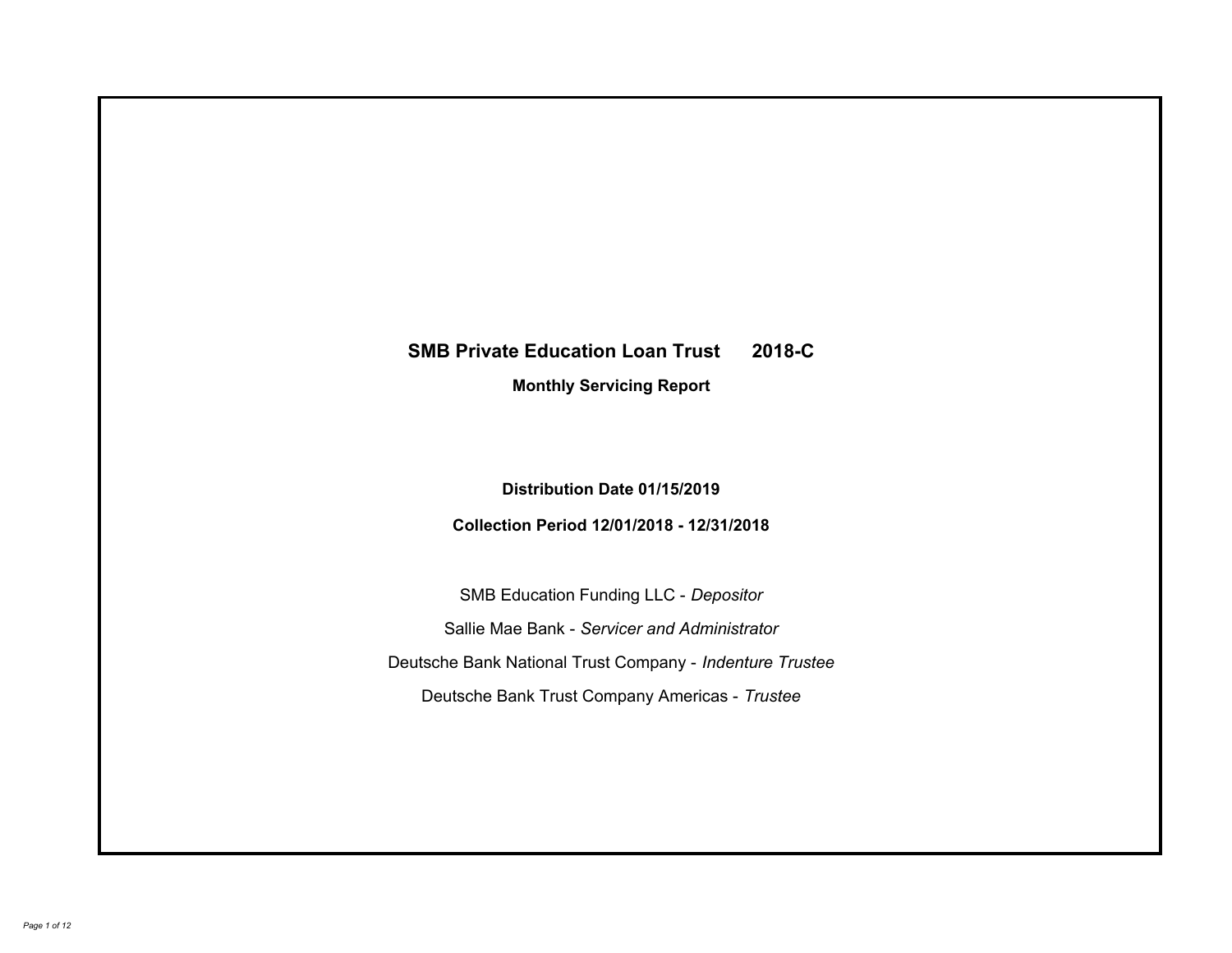| Α | <b>Student Loan Portfolio Characteristics</b>   |                   | Settlement Date<br>09/19/2018 | 11/30/2018            | 12/31/2018            |
|---|-------------------------------------------------|-------------------|-------------------------------|-----------------------|-----------------------|
|   | <b>Principal Balance</b>                        |                   | \$557,492,029.76              | \$549,159,682.04      | \$544,413,619.32      |
|   | Interest to be Capitalized Balance              |                   | 38,025,828.51                 | 35,999,894.24         | 34,851,024.00         |
|   | Pool Balance                                    |                   | \$595,517,858.27              | \$585,159,576.28      | \$579,264,643.32      |
|   | Weighted Average Coupon (WAC)                   |                   |                               |                       |                       |
|   | WAC1 (Contractual Interest Rate on the Loan)    |                   | 9.74%                         | 9.92%                 | 10.10%                |
|   | WAC2 (Average of Applicable Interest Rate)      |                   | 9.70%                         | 9.88%                 | 10.05%                |
|   | WAC3 (Average of Actual Interest Rate)          |                   | 9.62%                         | 9.80%                 | 9.97%                 |
|   | Weighted Average Remaining Term                 |                   | 137.72                        | 136.77                | 136.19                |
|   | Number of Loans                                 |                   | 48,318                        | 47,485                | 47,031                |
|   | Number of Borrowers<br>Pool Factor              |                   | 46,914                        | 46,112<br>0.982606261 | 45,679<br>0.972707426 |
|   | Since Issued Total Constant Prepayment Rate (1) |                   |                               | 9.63%                 | 9.91%                 |
|   |                                                 |                   |                               |                       |                       |
| B | <b>Debt Securities</b>                          | Cusip/Isin        | 12/17/2018                    |                       | 01/15/2019            |
|   | A <sub>1</sub>                                  | 78449QAA5         | \$147,299,561.12              |                       | \$139,315,959.74      |
|   | A <sub>2</sub> A                                | 78449QAB3         | \$219,000,000.00              |                       | \$219,000,000.00      |
|   | A2B                                             | 78449QAC1         | \$108,000,000.00              |                       | \$108,000,000.00      |
|   | В                                               | 78449QAD9         | \$40,000,000.00               |                       | \$40,000,000.00       |
|   |                                                 |                   |                               |                       |                       |
| C | <b>Certificates</b>                             | <b>Cusip/Isin</b> | 12/17/2018                    |                       | 01/15/2019            |
|   | Residual                                        | 78449Q107         | \$100,000.00                  |                       | \$100,000.00          |
|   |                                                 |                   |                               |                       |                       |
| D | <b>Account Balances</b>                         |                   | 12/17/2018                    |                       | 01/15/2019            |
|   | Reserve Account Balance                         |                   | \$1,508,827.00                |                       | \$1,508,827.00        |
|   |                                                 |                   |                               |                       |                       |
| E | <b>Asset / Liability</b>                        |                   | 12/17/2018                    |                       | 01/15/2019            |
|   | Overcollateralization Percentage                |                   | 12.11%                        |                       | 12.59%                |
|   | Specified Overcollateralization Amount          |                   | \$146,289,894.07              |                       | \$144,816,160.83      |
|   | <b>Actual Overcollateralization Amount</b>      |                   | \$70,860,015.16               |                       | \$72,948,683.58       |

(1) For additional information, see 'Since Issued CPR Methodology' found on page 11 of this report.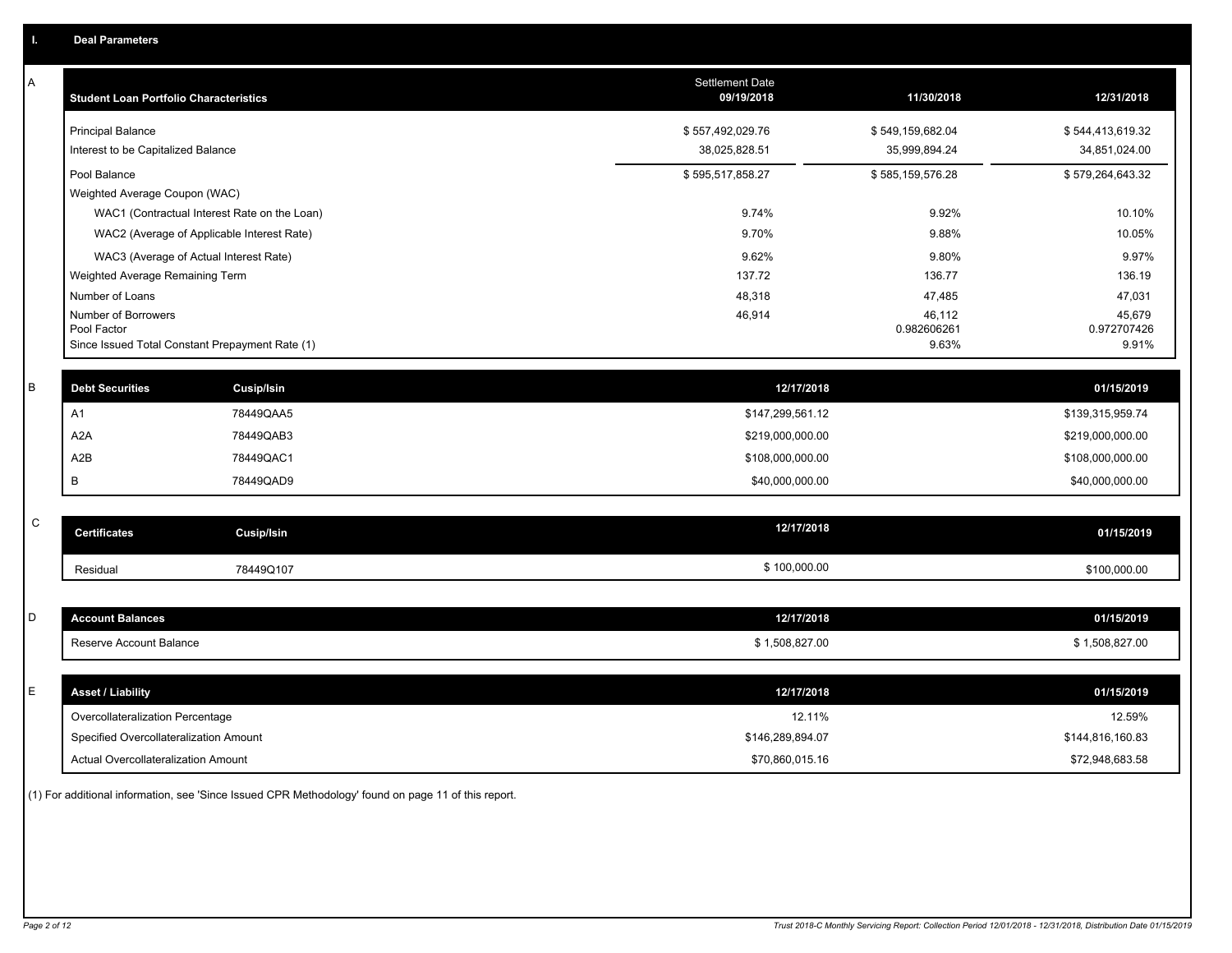## **II. 2018-C Trust Activity 12/01/2018 through 12/31/2018**

| Α | <b>Student Loan Principal Receipts</b>                           |                |  |
|---|------------------------------------------------------------------|----------------|--|
|   | <b>Borrower Principal</b>                                        | 7,365,415.60   |  |
|   | <b>Consolidation Activity Principal</b>                          | 0.00           |  |
|   | Seller Principal Reimbursement                                   | 0.00           |  |
|   | Servicer Principal Reimbursement                                 | 0.00           |  |
|   | Delinquent Principal Purchases by Servicer                       | 0.00           |  |
|   | <b>Other Principal Deposits</b>                                  | 81,897.36      |  |
|   | <b>Total Principal Receipts</b>                                  | \$7,447,312.96 |  |
| B | <b>Student Loan Interest Receipts</b>                            |                |  |
|   | <b>Borrower Interest</b>                                         | 2,305,313.56   |  |
|   | <b>Consolidation Activity Interest</b>                           | 0.00           |  |
|   | Seller Interest Reimbursement                                    | 64.85          |  |
|   | Servicer Interest Reimbursement                                  | 0.00           |  |
|   | Delinquent Interest Purchases by Servicer                        | 0.00           |  |
|   | <b>Other Interest Deposits</b>                                   | 12,879.76      |  |
|   | <b>Total Interest Receipts</b>                                   | \$2,318,258.17 |  |
| C | <b>Recoveries on Realized Losses</b>                             | \$2,324.70     |  |
| D | <b>Investment Income</b>                                         | \$30,444.49    |  |
| Ε | <b>Funds Borrowed from Next Collection Period</b>                | \$0.00         |  |
| F | <b>Funds Repaid from Prior Collection Period</b>                 | \$0.00         |  |
| G | Loan Sale or Purchase Proceeds                                   | \$0.00         |  |
| н | Initial Deposits to Distribution Account                         | \$0.00         |  |
|   | <b>Excess Transferred from Other Accounts</b>                    | \$0.00         |  |
| J | <b>Borrower Benefit Reimbursements</b>                           | \$0.00         |  |
| Κ | <b>Other Deposits</b>                                            | \$0.00         |  |
| L | <b>Other Fees Collected</b>                                      | \$0.00         |  |
| М | <b>AVAILABLE FUNDS</b>                                           | \$9,798,340.32 |  |
| N | Non-Cash Principal Activity During Collection Period             | \$2,701,250.24 |  |
| O | Aggregate Purchased Amounts by the Depositor, Servicer or Seller | \$94,777.12    |  |
| P | Aggregate Loan Substitutions                                     | \$0.00         |  |
|   |                                                                  |                |  |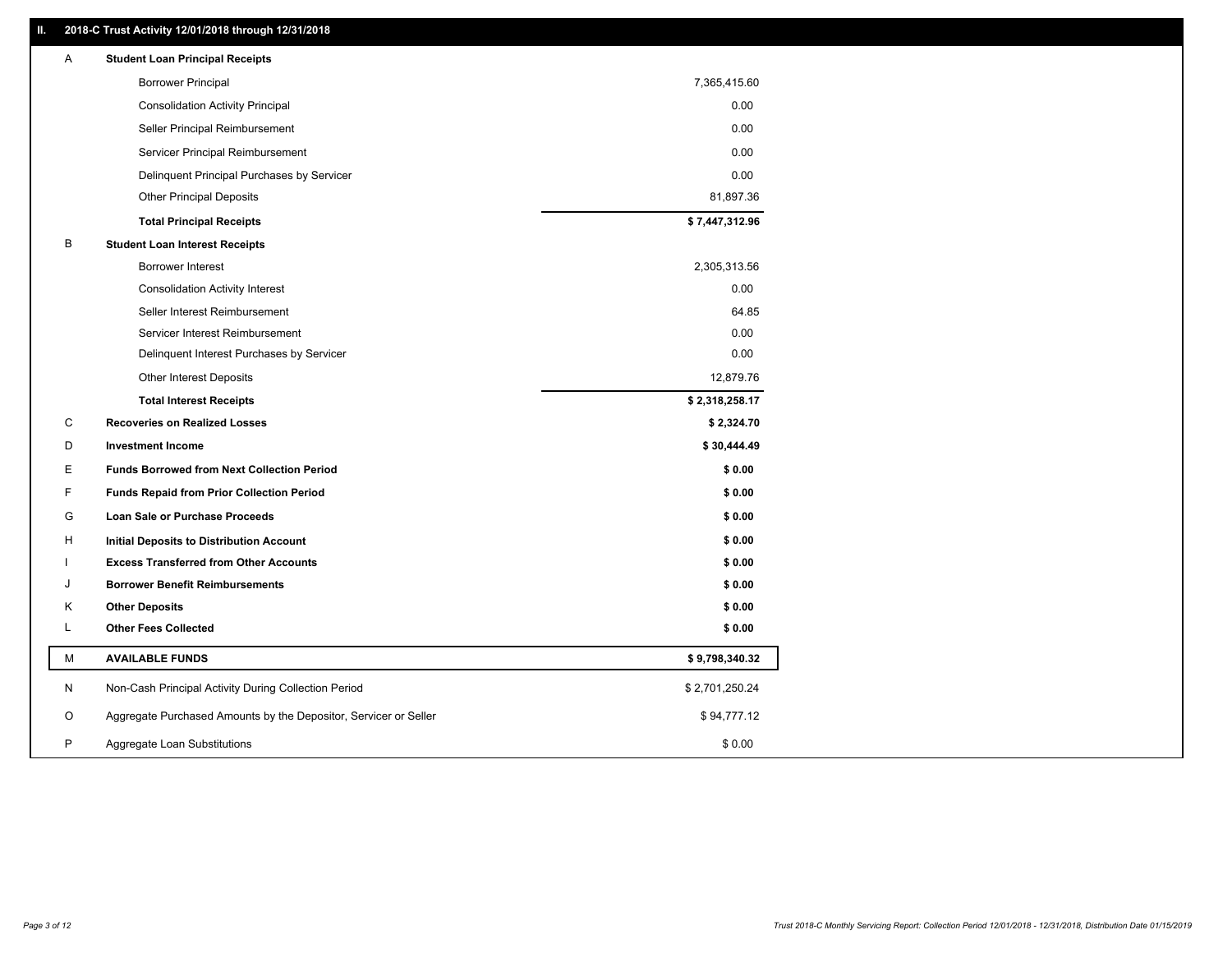|                   |                       |                          |         |                                                           | <b>Loans by Repayment Status</b> |                            |                          |         |                                                           |                |                            |
|-------------------|-----------------------|--------------------------|---------|-----------------------------------------------------------|----------------------------------|----------------------------|--------------------------|---------|-----------------------------------------------------------|----------------|----------------------------|
|                   |                       |                          |         | 12/31/2018                                                |                                  |                            |                          |         | 11/30/2018                                                |                |                            |
|                   |                       | <b>Wtd Avg</b><br>Coupon | # Loans | Principal and<br><b>Interest Accrued</b><br>to Capitalize | % of Principal                   | % of Loans in<br>Repay (1) | <b>Wtd Avg</b><br>Coupon | # Loans | Principal and<br><b>Interest Accrued</b><br>to Capitalize | % of Principal | % of Loans in<br>Repay (1) |
| INTERIM:          | IN SCHOOL             | 10.71%                   | 9,723   | \$127,569,337.88                                          | 22.023%                          | $-$ %                      | 10.54%                   | 10,100  | \$130,989,263.31                                          | 22.385%        | $-$ %                      |
|                   | <b>GRACE</b>          | 10.47%                   | 1,606   | \$20,489,473.90                                           | 3.537%                           | $-$ %                      | 10.20%                   | 2,077   | \$27,613,239.20                                           | 4.719%         | $-$ %                      |
|                   | <b>DEFERMENT</b>      | 10.66%                   | 1,493   | \$17,407,696.07                                           | 3.005%                           | $-$ %                      | 10.44%                   | 1,531   | \$17,763,293.32                                           | 3.036%         | $-$ %                      |
| <b>REPAYMENT:</b> | <b>CURRENT</b>        | 9.65%                    | 32,520  | \$390,233,678.76                                          | 67.367%                          | 94.305%                    | 9.47%                    | 32,297  | \$389,660,686.98                                          | 66.590%        | 95.320%                    |
|                   | 31-60 DAYS DELINQUENT | 10.88%                   | 363     | \$4,628,833.44                                            | 0.799%                           | 1.119%                     | 11.00%                   | 304     | \$3,616,804.31                                            | 0.618%         | 0.885%                     |
|                   | 61-90 DAYS DELINQUENT | 11.13%                   | 138     | \$1,656,616.57                                            | 0.286%                           | 0.400%                     | 10.72%                   | 104     | \$1,236,931.24                                            | 0.211%         | 0.303%                     |
|                   | > 90 DAYS DELINQUENT  | 11.06%                   | 69      | \$763,576.40                                              | 0.132%                           | 0.185%                     | 11.04%                   | 75      | \$851,907.41                                              | 0.146%         | 0.208%                     |
|                   | FORBEARANCE           | 10.07%                   | 1,119   | \$16,515,430.30                                           | 2.851%                           | 3.991%                     | 9.87%                    | 997     | \$13,427,450.51                                           | 2.295%         | 3.285%                     |
| <b>TOTAL</b>      |                       |                          | 47,031  | \$579,264,643.32                                          | 100.00%                          | 100.00%                    |                          | 47,485  | \$585,159,576.28                                          | 100.00%        | 100.00%                    |

Percentages may not total 100% due to rounding  $\star$ 

1 Loans classified in "Repayment" include any loan for which interim interest only, \$25 fixed payments or full principal and interest payments are due.

|                         |                                                                                                                              |                          |         |                                                           | <b>Loans by Borrower Status</b> |                                |                          |         |                                                           |                |                                |
|-------------------------|------------------------------------------------------------------------------------------------------------------------------|--------------------------|---------|-----------------------------------------------------------|---------------------------------|--------------------------------|--------------------------|---------|-----------------------------------------------------------|----------------|--------------------------------|
|                         |                                                                                                                              |                          |         | 12/31/2018                                                |                                 |                                |                          |         | 11/30/2018                                                |                |                                |
|                         |                                                                                                                              | <b>Wtd Avg</b><br>Coupon | # Loans | Principal and<br><b>Interest Accrued</b><br>to Capitalize | % of Principal                  | % of Loans in<br>P&I Repay (2) | <b>Wtd Avg</b><br>Coupon | # Loans | Principal and<br><b>Interest Accrued</b><br>to Capitalize | % of Principal | % of Loans in<br>P&I Repay (2) |
| INTERIM:                | IN SCHOOL                                                                                                                    | 10.16%                   | 19,454  | \$263,424,969.60                                          | 45.476%                         | $-$ %                          | 9.98%                    | 20,159  | \$270,709,124.39                                          | 46.262%        | $-$ %                          |
|                         | GRACE                                                                                                                        | 9.95%                    | 3,109   | \$42,157,724.62                                           | 7.278%                          | $-$ %                          | 9.70%                    | 4,198   | \$58,822,566.71                                           | 10.052%        | $-$ %                          |
|                         | <b>DEFERMENT</b>                                                                                                             | 10.25%                   | 2,672   | \$30,512,588.77                                           | 5.267%                          | $-$ %                          | 10.04%                   | 2,743   | \$31,050,890.90                                           | 5.306%         | $-$ %                          |
| P&I REPAYMENT:          | <b>CURRENT</b>                                                                                                               | 9.67%                    | 20,160  | \$220,178,057.91                                          | 38.010%                         | 90.545%                        | 9.51%                    | 18,965  | \$206,058,020.05                                          | 35.214%        | 91.754%                        |
|                         | 31-60 DAYS DELINQUENT                                                                                                        | 10.96%                   | 299     | \$3,909,102.37                                            | 0.675%                          | 1.608%                         | 11.02%                   | 258     | \$3,140,893.19                                            | 0.537%         | 1.399%                         |
|                         | 61-90 DAYS DELINQUENT                                                                                                        | 11.12%                   | 120     | \$1,467,682.88                                            | 0.253%                          | 0.604%                         | 10.82%                   | 93      | \$1,130,368.92                                            | 0.193%         | 0.503%                         |
|                         | > 90 DAYS DELINQUENT                                                                                                         | 11.19%                   | 62      | \$665,167.29                                              | 0.115%                          | 0.274%                         | 11.04%                   | 71      | \$812,397.68                                              | 0.139%         | 0.362%                         |
|                         | FORBEARANCE                                                                                                                  | 10.07%                   | 1,155   | \$16,949,349.88                                           | 2.926%                          | 6.970%                         | 9.87%                    | 998     | \$13,435,314.44                                           | 2.296%         | 5.982%                         |
| <b>TOTAL</b><br>$\star$ | Percentages may not total 100% due to rounding                                                                               |                          | 47,031  | \$579,264,643.32                                          | 100.00%                         | 100.00%                        |                          | 47,485  | \$585,159,576.28                                          | 100.00%        | 100.00%                        |
|                         | 2 Loans classified in "P&I Repayment" includes only those loans for which scheduled principal and interest payments are due. |                          |         |                                                           |                                 |                                |                          |         |                                                           |                |                                |

WAC reflects WAC3 To conform with company standard reporting these sections now include Princial and Interest Accrued to Capitalize.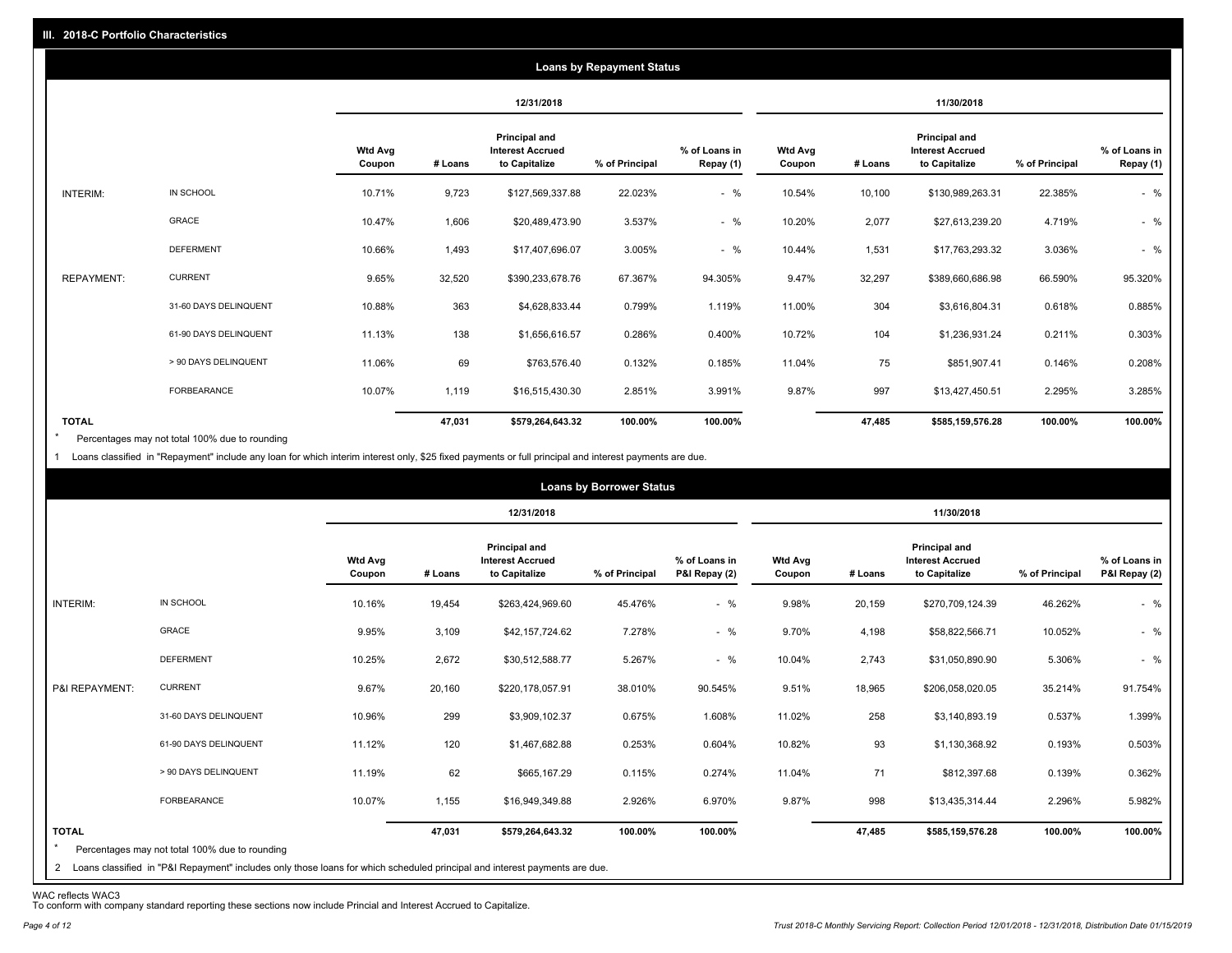|                                                                                                  | 12/31/2018       | 11/30/2018       |  |
|--------------------------------------------------------------------------------------------------|------------------|------------------|--|
| Pool Balance                                                                                     | \$579,264,643.32 | \$585,159,576.28 |  |
| Total # Loans                                                                                    | 47,031           | 47,485           |  |
| Total # Borrowers                                                                                | 45,679           | 46,112           |  |
| Weighted Average Coupon                                                                          | 10.05%           | 9.88%            |  |
| Weighted Average Remaining Term                                                                  | 136.19           | 136.77           |  |
| Percent of Pool - Cosigned                                                                       | 92.3%            | 92.2%            |  |
| Percent of Pool - Non Cosigned                                                                   | 7.7%             | 7.8%             |  |
| Borrower Interest Accrued for Period                                                             | \$4,535,463.03   | \$4,388,606.67   |  |
| <b>Outstanding Borrower Interest Accrued</b>                                                     | \$37,535,358.94  | \$38,437,802.21  |  |
| Gross Principal Realized Loss - Periodic *                                                       | \$386,538.10     | \$312,811.73     |  |
| Gross Principal Realized Loss - Cumulative *                                                     | \$791,480.05     | \$404,941.95     |  |
| Recoveries on Realized Losses - Periodic                                                         | \$2,324.70       | \$11,544.79      |  |
| Recoveries on Realized Losses - Cumulative                                                       | \$13,869.49      | \$11,544.79      |  |
| Net Losses - Periodic                                                                            | \$384,213.40     | \$301,266.94     |  |
| Net Losses - Cumulative                                                                          | \$777,610.56     | \$393,397.16     |  |
| Non-Cash Principal Activity - Capitalized Interest                                               | \$3,087,959.31   | \$5,939,191.78   |  |
| Since Issued Total Constant Prepayment Rate (CPR) (1)                                            | 9.91%            | 9.63%            |  |
| <b>Loan Substitutions</b>                                                                        | \$0.00           | \$0.00           |  |
| <b>Cumulative Loan Substitutions</b>                                                             | \$0.00           | \$0.00           |  |
| <b>Unpaid Servicing Fees</b>                                                                     | \$0.00           | \$0.00           |  |
| <b>Unpaid Administration Fees</b>                                                                | \$0.00           | \$0.00           |  |
| <b>Unpaid Carryover Servicing Fees</b>                                                           | \$0.00           | \$0.00           |  |
| Note Interest Shortfall                                                                          | \$0.00           | \$0.00           |  |
| Loans in Modification                                                                            | \$1,719,619.02   | \$1,232,522.00   |  |
| % of Loans in Modification as a % of Loans in Repayment (P&I)                                    | 0.76%            | 0.58%            |  |
|                                                                                                  |                  |                  |  |
| % Annualized Gross Principal Realized Loss - Periodic as a %<br>of Loans in Repayment (P&I) * 12 | 2.05%            | 1.78%            |  |
| % Gross Principal Realized Loss - Cumulative as a % of<br>Original Pool Balance                  | 0.13%            | 0.07%            |  |
|                                                                                                  |                  |                  |  |

\* In accordance with the Servicer's current policies and procedures, after September 1, 2017 loans subject to bankruptcy claims generally will not be reported as a charged-off unless and until they are delinquent for 120 d

(1) For additional information, see 'Since Issued CPR Methodology' found on page 11 of this report.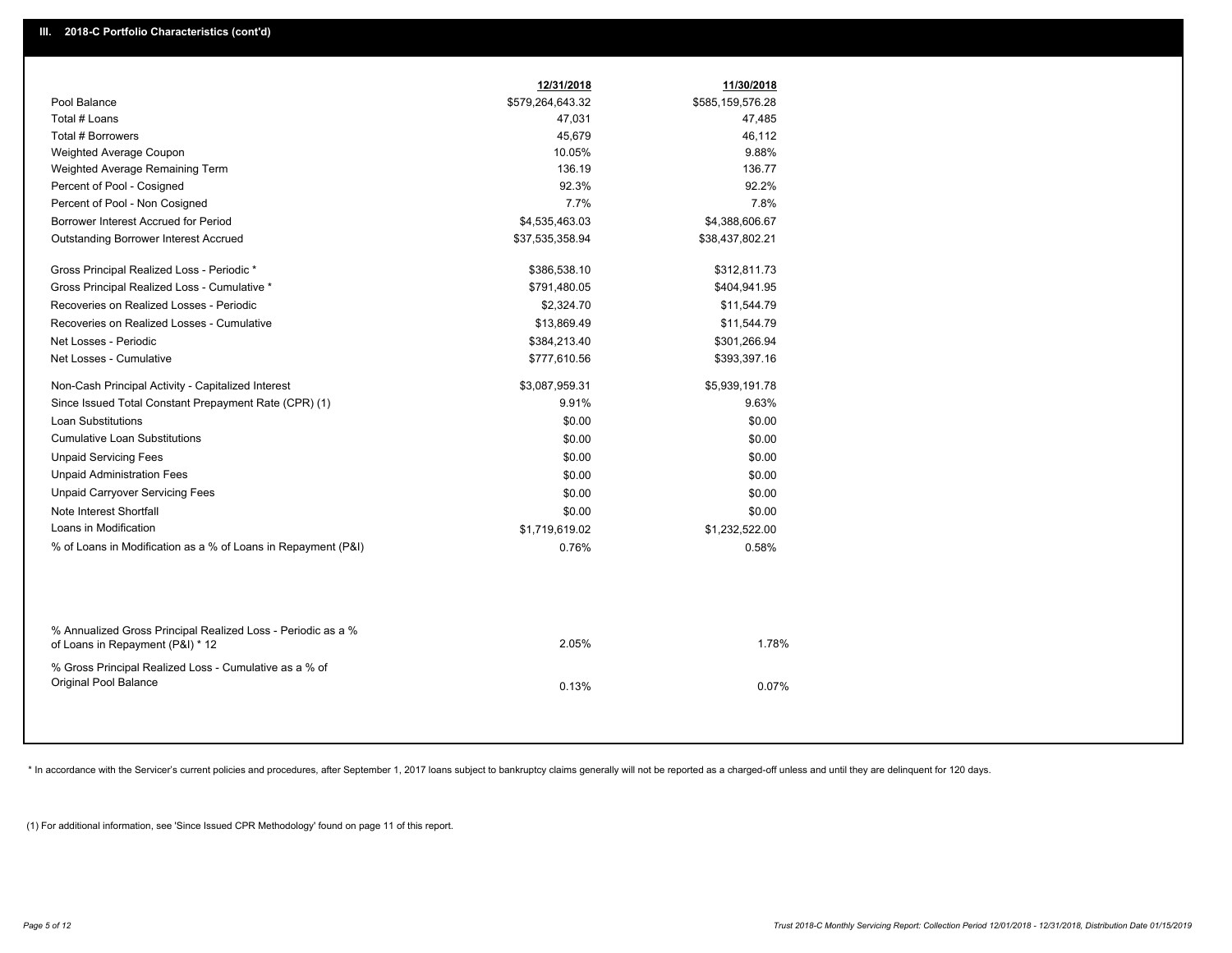#### **Loan Program**  A

|                                    | Weighted<br><b>Average Coupon</b> | # LOANS | <b>\$ AMOUNT</b> | $%$ *    |
|------------------------------------|-----------------------------------|---------|------------------|----------|
| - Smart Option Interest-Only Loans | 8.76%                             | 11,504  | \$118,060,357.51 | 20.381%  |
| - Smart Option Fixed Pay Loans     | 10.02%                            | 11.851  | \$177,436,778.67 | 30.631%  |
| - Smart Option Deferred Loans      | 10.44%                            | 23,676  | \$283,767,507.14 | 48.988%  |
| - Other Loan Programs              | $0.00\%$                          | 0       | \$0.00           | 0.000%   |
| <b>Total</b>                       | 9.97%                             | 47,031  | \$579,264,643.32 | 100.000% |

\* Percentages may not total 100% due to rounding

B

C

**Index Type**

|                       | Weighted<br><b>Average Coupon</b> | # LOANS  | <b>\$ AMOUNT</b> | $%$ *    |
|-----------------------|-----------------------------------|----------|------------------|----------|
| - Fixed Rate Loans    | 9.75%                             | 13,933   | \$177,521,757.44 | 30.646%  |
| - LIBOR Indexed Loans | 10.07%                            | 33,098   | \$401,742,885.88 | 69.354%  |
| - Other Index Rates   | $0.00\%$                          | $\Omega$ | \$0.00           | 0.000%   |
| Total                 | 9.97%                             | 47,031   | \$579,264,643.32 | 100.000% |

\* Percentages may not total 100% due to rounding

## **Weighted Average Recent FICO**

| $0 - 639$            | 2,341  | \$24,554,044.33  |          |
|----------------------|--------|------------------|----------|
|                      |        |                  | 4.239%   |
| 640 - 669            | 2,893  | \$32,625,579.31  | 5.632%   |
| 670 - 699            | 5,738  | \$69,985,153.01  | 12.082%  |
| 700 - 739            | 11,348 | \$140,590,430.01 | 24.271%  |
| $740 +$              | 24,704 | \$311,429,968.43 | 53.763%  |
| $N/A$ <sub>(1)</sub> |        | \$79,468.23      | 0.014%   |
| <b>Total</b>         | 47,031 | \$579,264,643.32 | 100.000% |

WAC reflects WAC3

To conform with company standard reporting these sections now include Princial and Interest Accrued to Capitalize.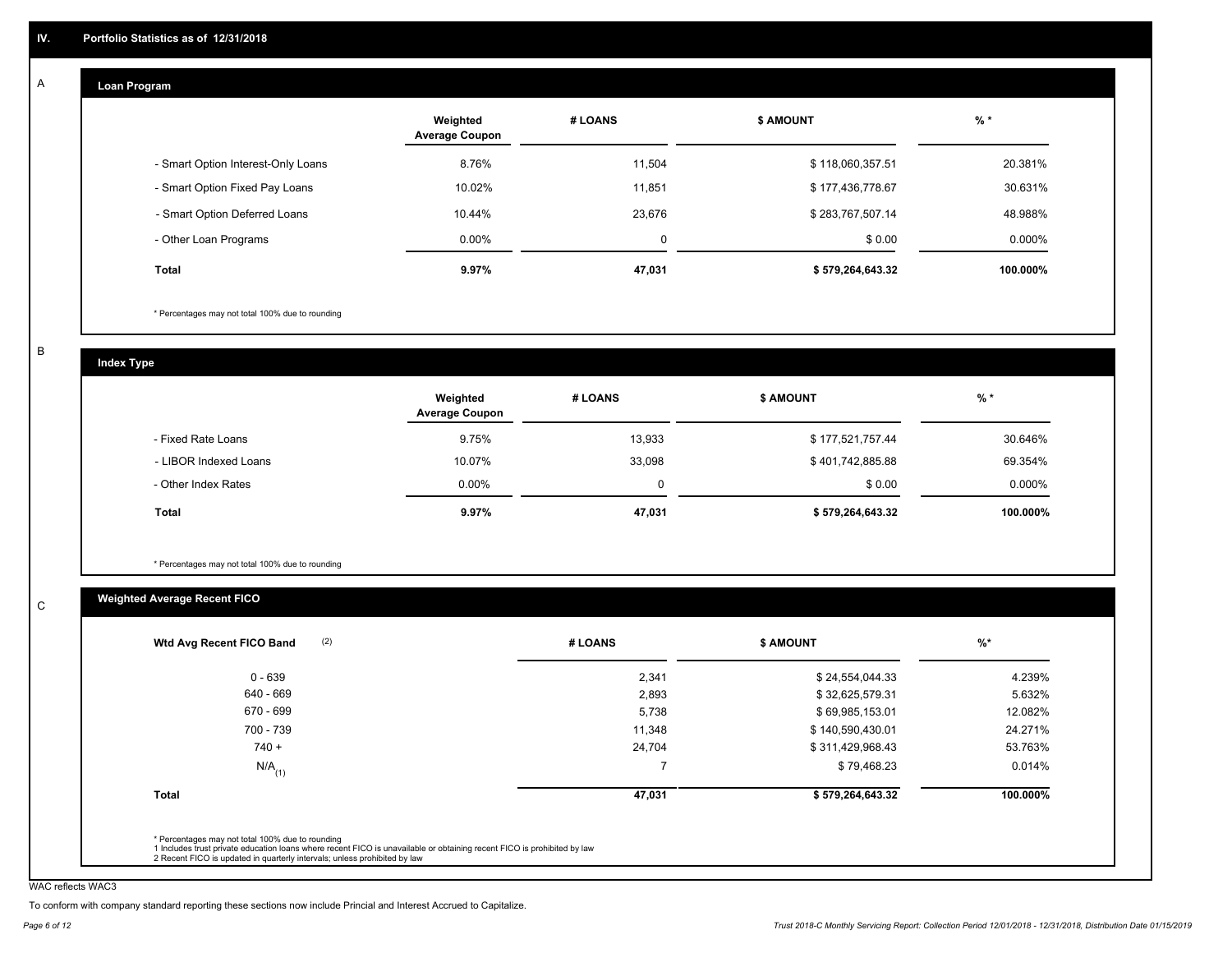| V. |       | 2018-C Reserve Account and Principal Distribution Calculations                       |                  |  |
|----|-------|--------------------------------------------------------------------------------------|------------------|--|
| А. |       | <b>Reserve Account</b>                                                               |                  |  |
|    |       | Specified Reserve Account Balance                                                    | \$1,508,827.00   |  |
|    |       | Actual Reserve Account Balance                                                       | \$1,508,827.00   |  |
| В. |       | <b>Principal Distribution Amount</b>                                                 |                  |  |
|    | i.    | <b>Class A Notes Outstanding</b>                                                     | \$474,299,561.12 |  |
|    | ii.   | Pool Balance                                                                         | \$579,264,643.32 |  |
|    | iii.  | First Priority Principal Distribution Amount (i - ii)                                | \$0.00           |  |
|    | iv.   | Class A and B Notes Outstanding                                                      | \$514,299,561.12 |  |
|    | ٧.    | First Priority Principal Distribution Amount                                         | \$0.00           |  |
|    | vi.   | Pool Balance                                                                         | \$579,264,643.32 |  |
|    | vii.  | Specified Overcollateralization Amount                                               | \$144,816,160.83 |  |
|    | viii. | Regular Principal Distribution Amount (if (iv > 0, (iv - v) - (vi - vii))            | \$79,851,078.63  |  |
|    | ix.   | Pool Balance                                                                         | \$579,264,643.32 |  |
|    | х.    | 10% of Initial Pool Balance                                                          | \$59,551,785.83  |  |
|    | xi.   | First Priority Principal Distribution Amount                                         | \$0.00           |  |
|    | xii.  | Regular Principal Distribution Amount                                                | \$79,851,078.63  |  |
|    | xiii. | Available Funds (after payment of waterfall items A through I)                       | \$0.00           |  |
|    |       | xiv. Additional Principal Distribution Amount (if(vi <= x,min(xiii, vi - xi - xii))) | \$0.00           |  |
|    |       |                                                                                      |                  |  |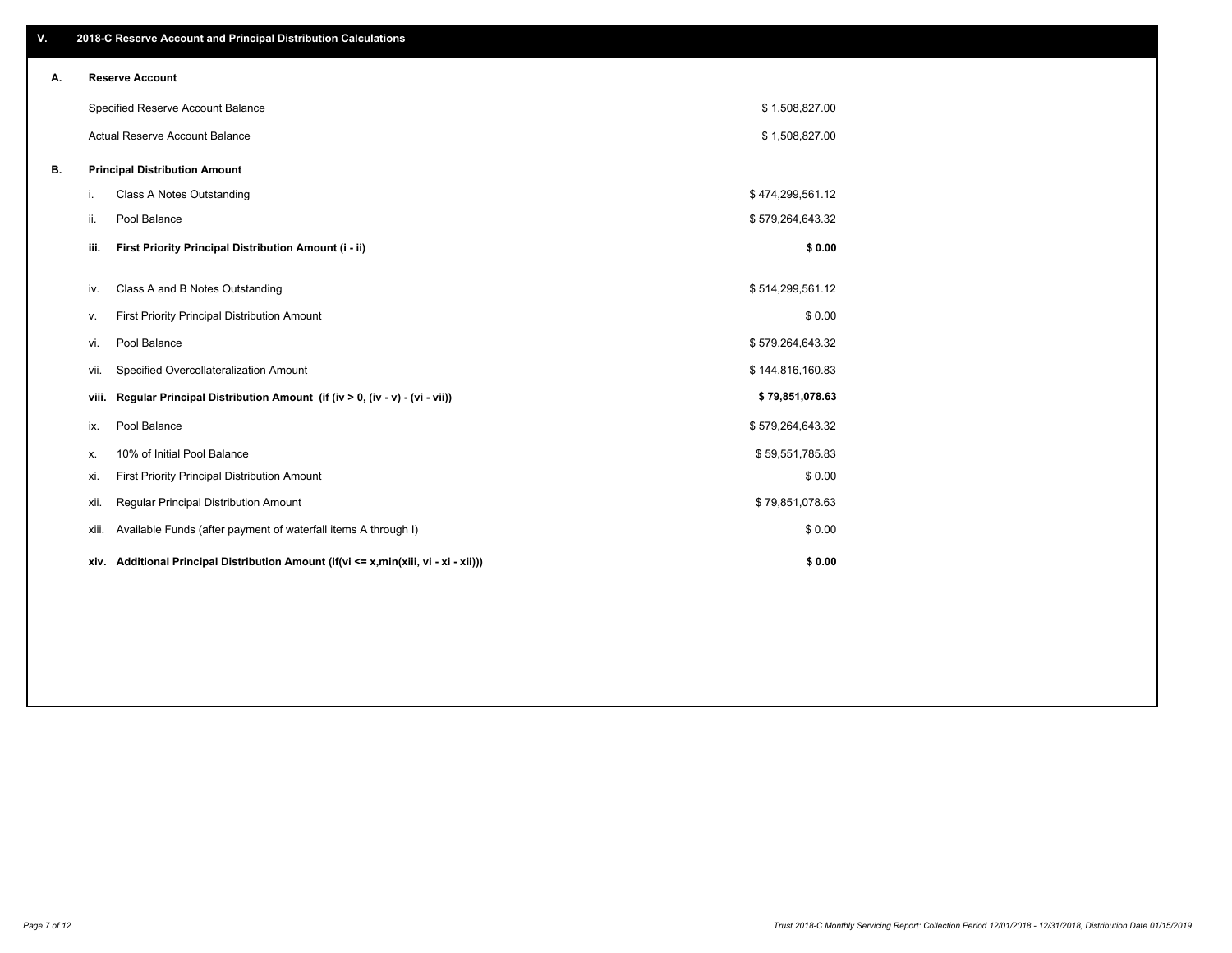|              |                                                         | Paid           | <b>Funds Balance</b> |
|--------------|---------------------------------------------------------|----------------|----------------------|
|              |                                                         |                |                      |
|              | <b>Total Available Funds</b>                            |                | \$9,798,340.32       |
| A            | <b>Trustee Fees</b>                                     | \$38,715.39    | \$9,759,624.93       |
| В            | <b>Servicing Fees</b>                                   | \$366,117.75   | \$9,393,507.18       |
| C            | i. Administration Fees                                  | \$8,333.00     | \$9,385,174.18       |
|              | ii. Unreimbursed Administrator Advances plus any Unpaid | \$0.00         | \$9,385,174.18       |
| D            | Class A Noteholders Interest Distribution Amount        | \$1,268,239.47 | \$8,116,934.71       |
| E.           | <b>First Priority Principal Payment</b>                 | \$0.00         | \$8,116,934.71       |
| F.           | Class B Noteholders Interest Distribution Amount        | \$133,333.33   | \$7,983,601.38       |
| G            | <b>Reinstatement Reserve Account</b>                    | \$0.00         | \$7,983,601.38       |
| H            | <b>Regular Principal Distribution</b>                   | \$7,983,601.38 | \$0.00               |
| $\mathbf{I}$ | <b>Carryover Servicing Fees</b>                         | \$0.00         | \$0.00               |
| J            | Additional Principal Distribution Amount                | \$0.00         | \$0.00               |
| Κ            | Unpaid Expenses of Trustee                              | \$0.00         | \$0.00               |
| L            | Unpaid Expenses of Administrator                        | \$0.00         | \$0.00               |
| м            | Remaining Funds to the Residual Certificateholders      | \$0.00         | \$0.00               |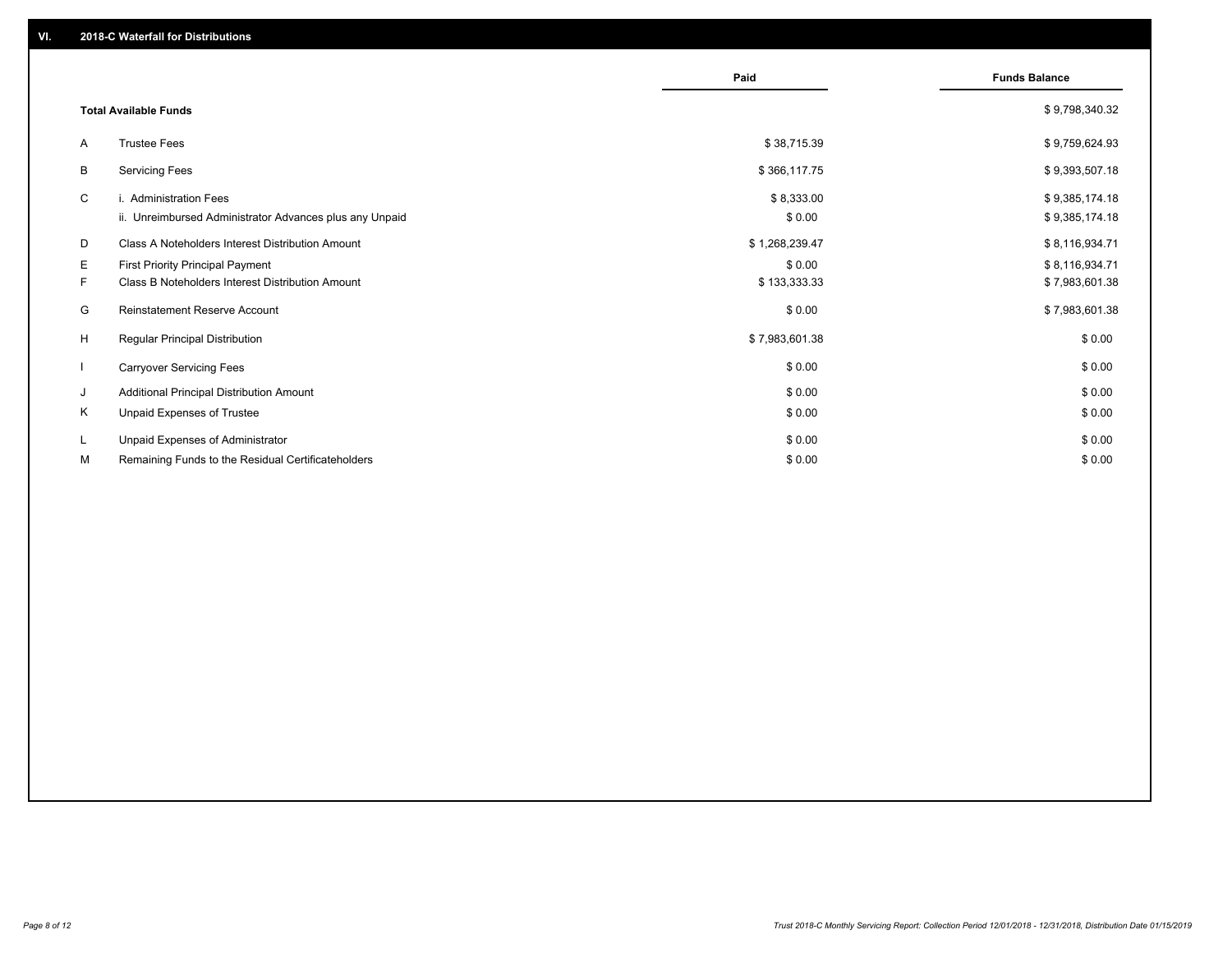| <b>Distribution Amounts</b>                                |                         |                         |                         |
|------------------------------------------------------------|-------------------------|-------------------------|-------------------------|
|                                                            | A1                      | A <sub>2</sub> A        | A <sub>2</sub> B        |
| Cusip/Isin                                                 | 78449QAA5               | 78449QAB3               | 78449QAC1               |
| <b>Beginning Balance</b>                                   | \$147,299,561.12        | \$219,000,000.00        | \$108,000,000.00        |
| Index                                                      | <b>LIBOR</b>            | <b>FIXED</b>            | <b>LIBOR</b>            |
| Spread/Fixed Rate                                          | 0.30%                   | 3.63%                   | 0.75%                   |
| Record Date (Days Prior to Distribution)                   | 1 NEW YORK BUSINESS DAY | 1 NEW YORK BUSINESS DAY | 1 NEW YORK BUSINESS DAY |
| Accrual Period Begin                                       | 12/17/2018              | 12/15/2018              | 12/17/2018              |
| <b>Accrual Period End</b>                                  | 1/15/2019               | 1/15/2019               | 1/15/2019               |
| Daycount Fraction                                          | 0.08055556              | 0.08333333              | 0.08055556              |
| Interest Rate*                                             | 2.75513%                | 3.63000%                | 3.20513%                |
| <b>Accrued Interest Factor</b>                             | 0.002219410             | 0.003025000             | 0.002581910             |
| <b>Current Interest Due</b>                                | \$326,918.16            | \$662,475.00            | \$278,846.31            |
| Interest Shortfall from Prior Period Plus Accrued Interest | $\mathsf{\$}$ -         | $\mathsf{\$}$ -         | $\mathsf{\$}$ -         |
| <b>Total Interest Due</b>                                  | \$326,918.16            | \$662,475.00            | \$278,846.31            |
| Interest Paid                                              | \$326,918.16            | \$662,475.00            | \$278,846.31            |
| <b>Interest Shortfall</b>                                  | $\mathsf{\$}$ -         | $\mathsf{\$}$ -         | $$ -$                   |
| <b>Principal Paid</b>                                      | \$7,983,601.38          | $\mathsf{\$}$ -         | \$ -                    |
| <b>Ending Principal Balance</b>                            | \$139,315,959.74        | \$219,000,000.00        | \$108,000,000.00        |
| Paydown Factor                                             | 0.045105093             | 0.000000000             | 0.000000000             |
| <b>Ending Balance Factor</b>                               | 0.787095818             | 1.000000000             | 1.000000000             |

\* Pay rates for Current Distribution. For the interest rates applicable to the next distribution date, please see https://www.salliemae.com/about/investors/data/SMBabrate.txt.

**VII. 2018-C Distributions**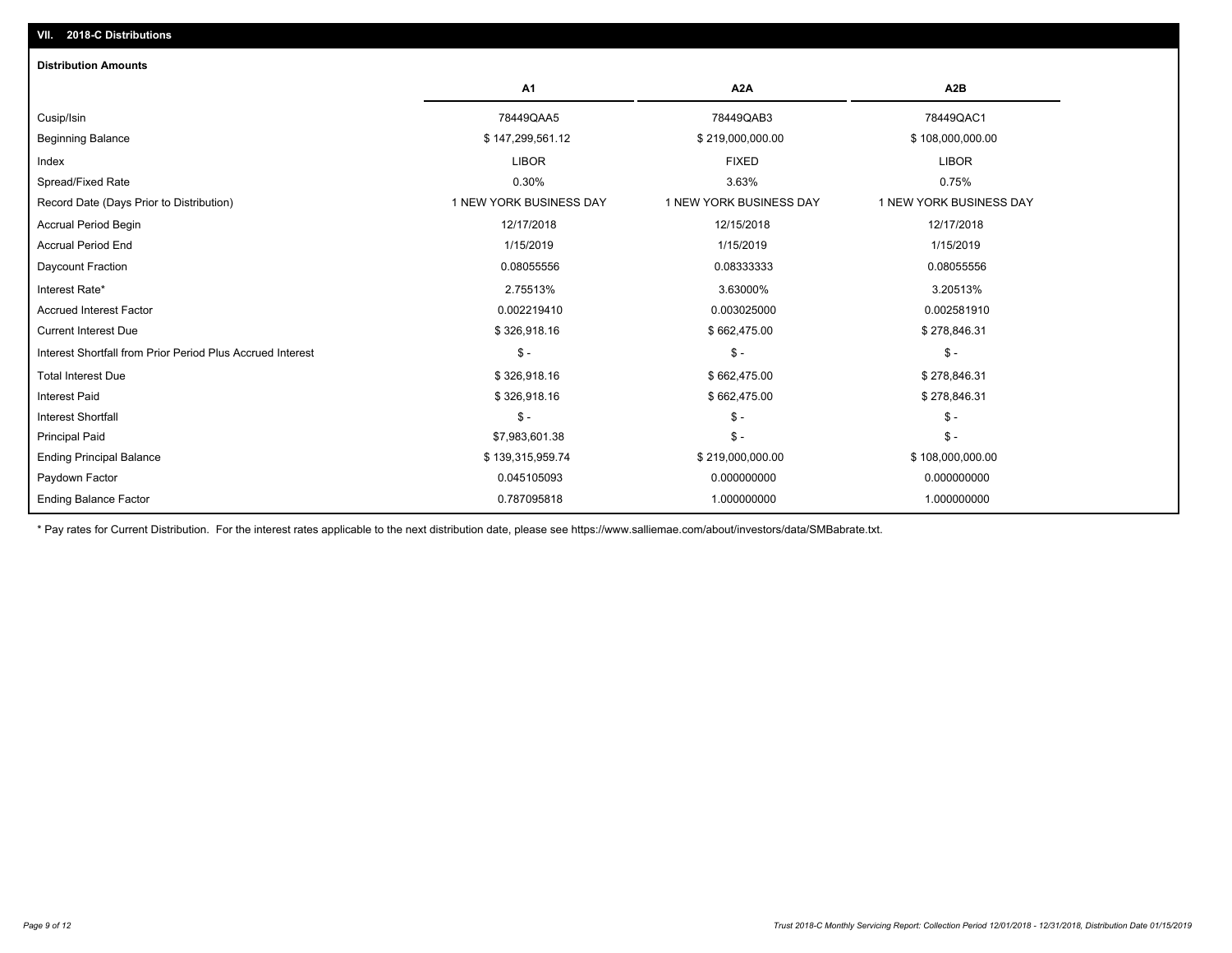| VII. 2018-C Distributions                                  |                         |
|------------------------------------------------------------|-------------------------|
| <b>Distribution Amounts</b>                                |                         |
|                                                            | в                       |
| Cusip/Isin                                                 | 78449QAD9               |
| <b>Beginning Balance</b>                                   | \$40,000,000.00         |
| Index                                                      | <b>FIXED</b>            |
| Spread/Fixed Rate                                          | 4.00%                   |
| Record Date (Days Prior to Distribution)                   | 1 NEW YORK BUSINESS DAY |
| Accrual Period Begin                                       | 12/15/2018              |
| <b>Accrual Period End</b>                                  | 1/15/2019               |
| Daycount Fraction                                          | 0.08333333              |
| Interest Rate*                                             | 4.00000%                |
| <b>Accrued Interest Factor</b>                             | 0.003333333             |
| <b>Current Interest Due</b>                                | \$133,333.33            |
| Interest Shortfall from Prior Period Plus Accrued Interest | $$ -$                   |
| <b>Total Interest Due</b>                                  | \$133,333.33            |
| Interest Paid                                              | \$133,333.33            |
| <b>Interest Shortfall</b>                                  | $$ -$                   |
| <b>Principal Paid</b>                                      | $$ -$                   |
| <b>Ending Principal Balance</b>                            | \$40,000,000.00         |
| Paydown Factor                                             | 0.000000000             |
| <b>Ending Balance Factor</b>                               | 1.000000000             |

\* Pay rates for Current Distribution. For the interest rates applicable to the next distribution date, please see https://www.salliemae.com/about/investors/data/SMBabrate.txt.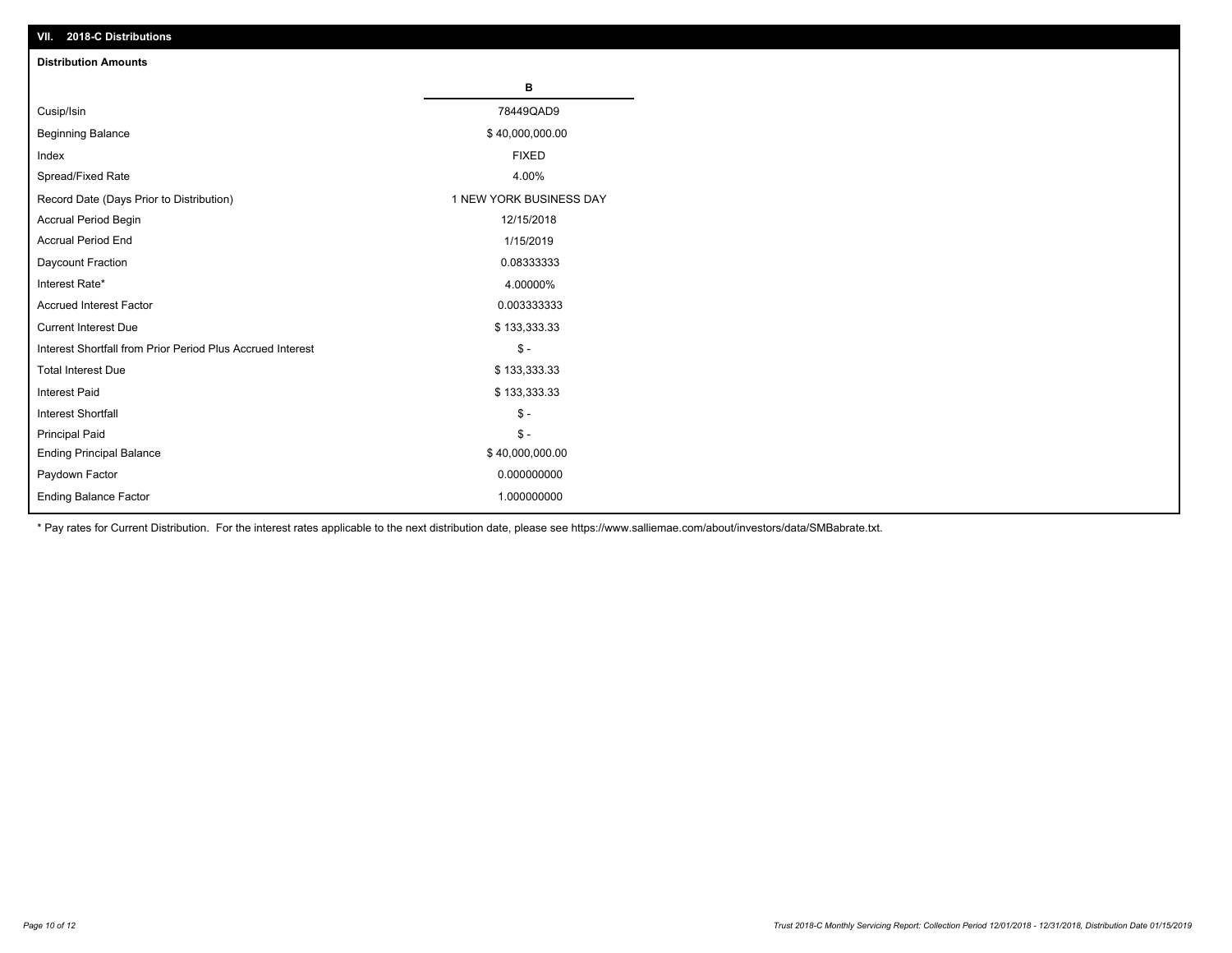### **Since Issued Total CPR**

$$
\text{total CPR} = 1 - \left(\frac{APB}{PPB}\right)^{\left(\frac{12}{MSC}\right)}
$$

APB = Actual period-end Pool Balance PPB = Projected period-end Pool Balance assuming no prepayments and no defaults Pool Balance = Sum(Principal Balance + Interest Accrued to Capitalize Balance) MSC = Months Since Cut-Off

#### **Since-Issued Total Constant Prepayment Rate (CPR)**

Since-Issued Total CPR measures prepayments, both voluntary and involuntary, for a trust student loan pool over the life of a transaction. For each trust distribution, the actual month-end pool balance is compared against a month-end pool balance originally projected at issuance assuming no prepayments and defaults. For purposes of Since-Issued Total CPR calculations, projected period end pool balance assumes in-school status loans have up to a six month grace period before moving to repayment, grace status loans remain in grace status until their status end date and then to move to full principal and interest repayment, loans subject to interim interest or fixed payments during their in-school and grace period continue paying interim interest or fixed payments until full principal and interest repayment begins, all other trust loans are in full principal and interest repayment status, and that no trust loan in full principal and interest repayment moves from full principal and interest repayment status to any other status.

### **Weighted Average Coupon**

*WAC1 = APB* ((*CIR*)\*(*APB*))

*WAC2 = APB*



APB = Actual period-end Pool Balance

CIR = Average of the Contractual Interest Rate (1)

APCL = Average of the Applicable Interest Rate (2)

ACTL = Average of the Actual Interest Rate (3)

#### **Weighted Average Coupon (WAC)**

(1) Contractual Interest Rate represents the interest rate indicated in the Promissory Note

(2) Appliclable Interest Rate represents the interest rate after rate reductions, if applicable, are applied

(3) Actual Interest Rate represents the interest rate when borrower incentive programs and rate reductions, if applicable, are applied